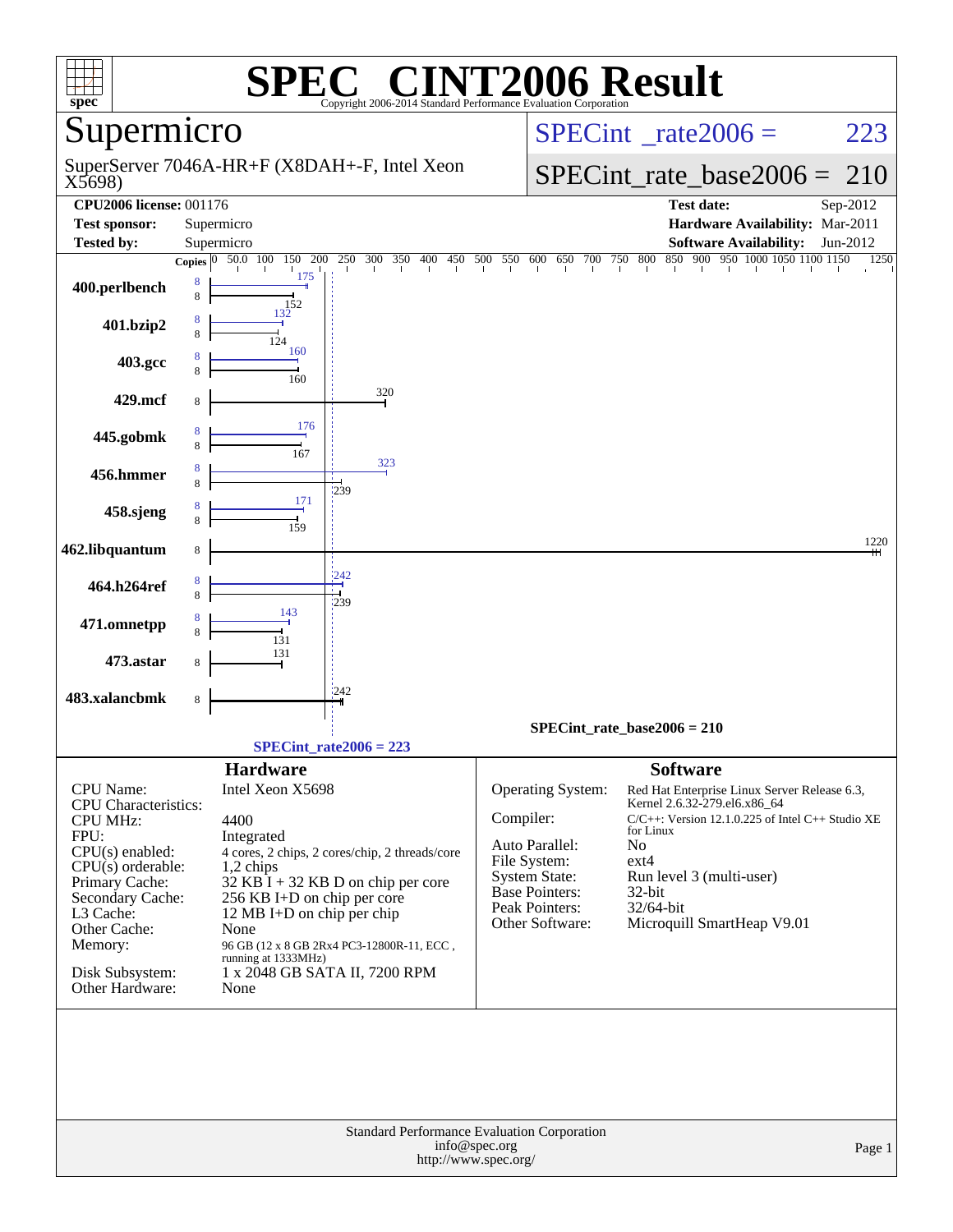

## Supermicro

X5698) SuperServer 7046A-HR+F (X8DAH+-F, Intel Xeon SPECint rate $2006 = 223$ 

### [SPECint\\_rate\\_base2006 =](http://www.spec.org/auto/cpu2006/Docs/result-fields.html#SPECintratebase2006) 210

**[CPU2006 license:](http://www.spec.org/auto/cpu2006/Docs/result-fields.html#CPU2006license)** 001176 **[Test date:](http://www.spec.org/auto/cpu2006/Docs/result-fields.html#Testdate)** Sep-2012 **[Test sponsor:](http://www.spec.org/auto/cpu2006/Docs/result-fields.html#Testsponsor)** Supermicro **[Hardware Availability:](http://www.spec.org/auto/cpu2006/Docs/result-fields.html#HardwareAvailability)** Mar-2011 **[Tested by:](http://www.spec.org/auto/cpu2006/Docs/result-fields.html#Testedby)** Supermicro **[Software Availability:](http://www.spec.org/auto/cpu2006/Docs/result-fields.html#SoftwareAvailability)** Jun-2012

#### **[Results Table](http://www.spec.org/auto/cpu2006/Docs/result-fields.html#ResultsTable)**

|                                                                                                          | <b>Base</b>             |                |       |                |       |                |                  | <b>Peak</b>   |                |              |                |              |                |              |
|----------------------------------------------------------------------------------------------------------|-------------------------|----------------|-------|----------------|-------|----------------|------------------|---------------|----------------|--------------|----------------|--------------|----------------|--------------|
| <b>Benchmark</b>                                                                                         | <b>Copies</b>           | <b>Seconds</b> | Ratio | <b>Seconds</b> | Ratio | <b>Seconds</b> | Ratio            | <b>Copies</b> | <b>Seconds</b> | <b>Ratio</b> | <b>Seconds</b> | <b>Ratio</b> | <b>Seconds</b> | <b>Ratio</b> |
| 400.perlbench                                                                                            | 8                       | 518            | 151   | 514            | 152   | 513            | <b>152</b>       | 8             | 448            | 174          | 437            | 179          | 448            | 175          |
| 401.bzip2                                                                                                | 8                       | 622            | 124   | 622            | 124   | 623            | 124              | 8             | 584            | <b>132</b>   | 584            | 132          | 585            | 132          |
| $403.\mathrm{gcc}$                                                                                       |                         | 404            | 159   | 399            | 161   | 404            | <b>160</b>       | 8             | 404            | 159          | 402            | 160          | 404            | 160          |
| $429$ .mcf                                                                                               | 8                       | 228            | 319   | 228            | 320   | 227            | 321              | 8             | 228            | 319          | 228            | <b>320</b>   | 227            | 321          |
| $445$ .gobm $k$                                                                                          | 8                       | 504            | 167   | 504            | 166   | 504            | 167              | 8             | 478            | 176          | 478            | 176          | 478            | <u>176</u>   |
| 456.hmmer                                                                                                | 8                       | 311            | 240   | 312            | 239   | 312            | 239              | 8             | 231            | 323          | 231            | 323          | 231            | 323          |
| $458$ .sjeng                                                                                             | 8                       | 608            | 159   | 607            | 159   | 609            | 159 <sub>l</sub> | 8             | 566            | 171          | 566            | 171          | 567            | 171          |
| 462.libquantum                                                                                           | 8                       | 137            | 1210  | 135            | 1230  | 136            | 1220             | 8             | 137            | 1210         | 135            | 1230         | 136            | 1220         |
| 464.h264ref                                                                                              | 8                       | 746            | 237   | 742            | 239   | 742            | 239              | 8             | 730            | 243          | 732            | 242          | 731            | 242          |
| 471.omnetpp                                                                                              |                         | 383            | 131   | 382            | 131   | 385            | 130              | 8             | 349            | 143          | 349            | 143          | 346            | 144          |
| 473.astar                                                                                                | $\mathsf{\overline{R}}$ | 432            | 130   | 430            | 131   | 429            | 131              | 8             | 432            | 130          | 430            | 131          | 429            | 131          |
| 483.xalancbmk                                                                                            | 8                       | 228            | 242   | 228            | 242   | 231            | 239              | 8             | 228            | 242          | 228            | 242          | 231            | 239          |
| Results appear in the order in which they were run. Bold underlined text indicates a median measurement. |                         |                |       |                |       |                |                  |               |                |              |                |              |                |              |

#### **[Submit Notes](http://www.spec.org/auto/cpu2006/Docs/result-fields.html#SubmitNotes)**

 The numactl mechanism was used to bind copies to processors. The config file option 'submit' was used to generate numactl commands to bind each copy to a specific processor. For details, please see the config file.

#### **[Operating System Notes](http://www.spec.org/auto/cpu2006/Docs/result-fields.html#OperatingSystemNotes)**

Stack size set to unlimited using "ulimit -s unlimited"

#### **[Platform Notes](http://www.spec.org/auto/cpu2006/Docs/result-fields.html#PlatformNotes)**

```
Standard Performance Evaluation Corporation
 Sysinfo program /usr/cpu2006/Docs/sysinfo
 $Rev: 6775 $ $Date:: 2011-08-16 #$ 8787f7622badcf24e01c368b1db4377c
 running on localhost.localdomain Fri Sep 7 15:39:37 2012
 This section contains SUT (System Under Test) info as seen by
some common utilities. To remove or add to this section, see:
  http://www.spec.org/cpu2006/Docs/config.html#sysinfo
 From /proc/cpuinfo
    model name : Intel(R) Xeon(R) CPU X5698 @ 4.40GHz
       2 "physical id"s (chips)
       8 "processors"
    cores, siblings (Caution: counting these is hw and system dependent. The
    following excerpts from /proc/cpuinfo might not be reliable. Use with
    caution.)
       cpu cores : 2
       siblings : 4
                                   Continued on next page
```
[info@spec.org](mailto:info@spec.org) <http://www.spec.org/>

Page 2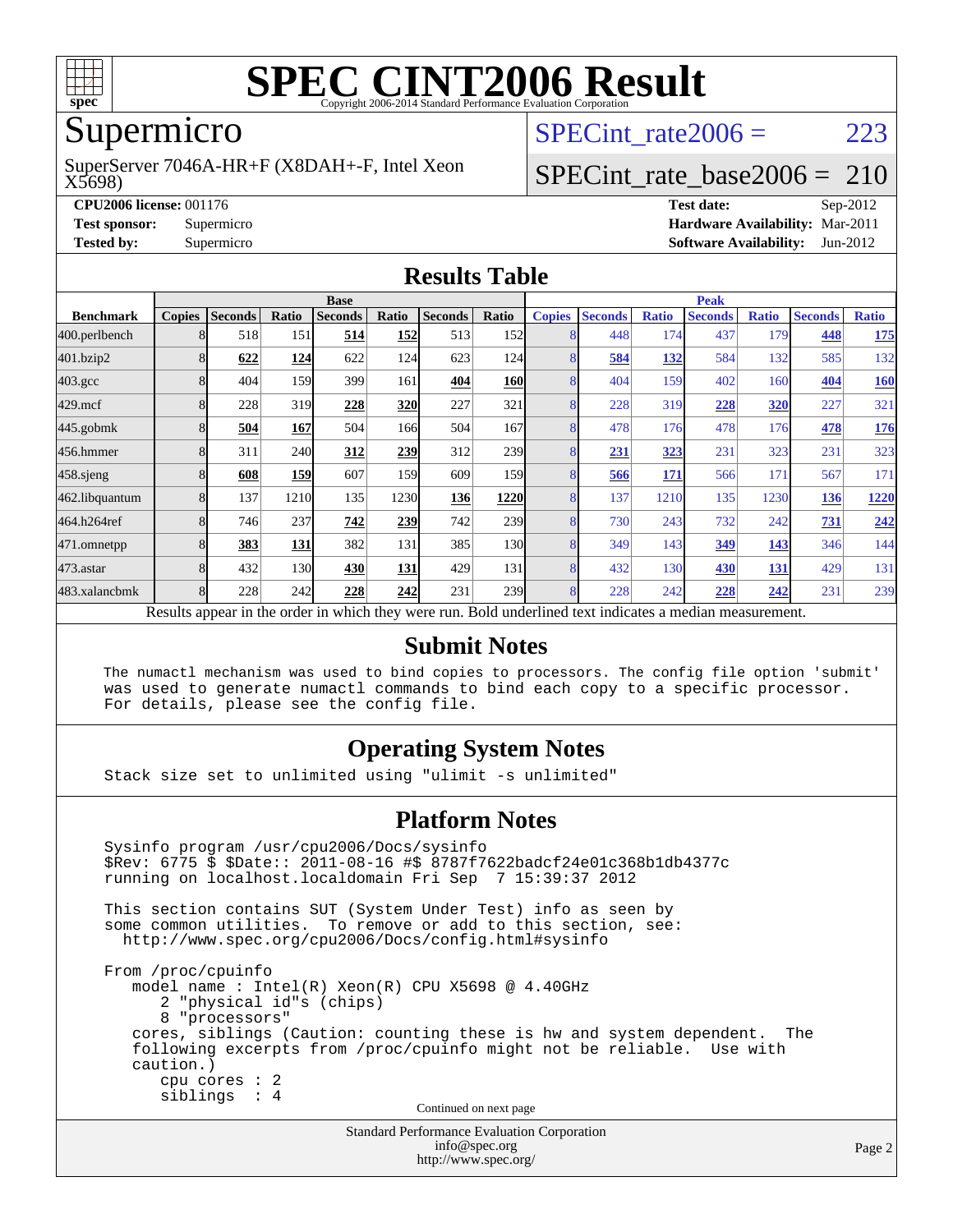

Supermicro

X5698) SuperServer 7046A-HR+F (X8DAH+-F, Intel Xeon SPECint rate $2006 = 223$ 

[SPECint\\_rate\\_base2006 =](http://www.spec.org/auto/cpu2006/Docs/result-fields.html#SPECintratebase2006) 210

**[CPU2006 license:](http://www.spec.org/auto/cpu2006/Docs/result-fields.html#CPU2006license)** 001176 **[Test date:](http://www.spec.org/auto/cpu2006/Docs/result-fields.html#Testdate)** Sep-2012 **[Test sponsor:](http://www.spec.org/auto/cpu2006/Docs/result-fields.html#Testsponsor)** Supermicro **[Hardware Availability:](http://www.spec.org/auto/cpu2006/Docs/result-fields.html#HardwareAvailability)** Mar-2011 **[Tested by:](http://www.spec.org/auto/cpu2006/Docs/result-fields.html#Testedby)** Supermicro **[Software Availability:](http://www.spec.org/auto/cpu2006/Docs/result-fields.html#SoftwareAvailability)** Jun-2012

#### **[Platform Notes \(Continued\)](http://www.spec.org/auto/cpu2006/Docs/result-fields.html#PlatformNotes)**

 physical 0: cores 0 10 physical 1: cores 0 10 cache size : 12288 KB From /proc/meminfo<br>MemTotal: 99261184 kB HugePages\_Total: 0<br>Hugepagesize: 2048 kB Hugepagesize: /usr/bin/lsb\_release -d Red Hat Enterprise Linux Server release 6.3 (Santiago) From /etc/\*release\* /etc/\*version\* redhat-release: Red Hat Enterprise Linux Server release 6.3 (Santiago) system-release: Red Hat Enterprise Linux Server release 6.3 (Santiago) system-release-cpe: cpe:/o:redhat:enterprise\_linux:6server:ga:server uname -a: Linux localhost.localdomain 2.6.32-279.el6.x86\_64 #1 SMP Wed Jun 13 18:24:36 EDT 2012 x86\_64 x86\_64 x86\_64 GNU/Linux run-level 3 Sep 7 15:31

 SPEC is set to: /usr/cpu2006 Filesystem Type Size Used Avail Use% Mounted on<br>
/dev/sda4 ext4 1.4T 30G 1.3T 3% / 30G 1.3T

(End of data from sysinfo program)

#### **[General Notes](http://www.spec.org/auto/cpu2006/Docs/result-fields.html#GeneralNotes)**

Environment variables set by runspec before the start of the run: LD\_LIBRARY\_PATH = "/usr/cpu2006/libs/32:/usr/cpu2006/libs/64"

 Binaries compiled on a system with 1x Core i7-860 CPU + 8GB memory using RHEL5.5 Transparent Huge Pages enabled with: echo always > /sys/kernel/mm/redhat\_transparent\_hugepage/enabled Filesystem page cache cleared with: echo 1> /proc/sys/vm/drop\_caches runspec command invoked through numactl i.e.: numactl --interleave=all runspec <etc>

### **[Base Compiler Invocation](http://www.spec.org/auto/cpu2006/Docs/result-fields.html#BaseCompilerInvocation)**

[C benchmarks](http://www.spec.org/auto/cpu2006/Docs/result-fields.html#Cbenchmarks): [icc -m32](http://www.spec.org/cpu2006/results/res2012q3/cpu2006-20120910-24415.flags.html#user_CCbase_intel_icc_5ff4a39e364c98233615fdd38438c6f2)

Continued on next page

Standard Performance Evaluation Corporation [info@spec.org](mailto:info@spec.org) <http://www.spec.org/>

Page 3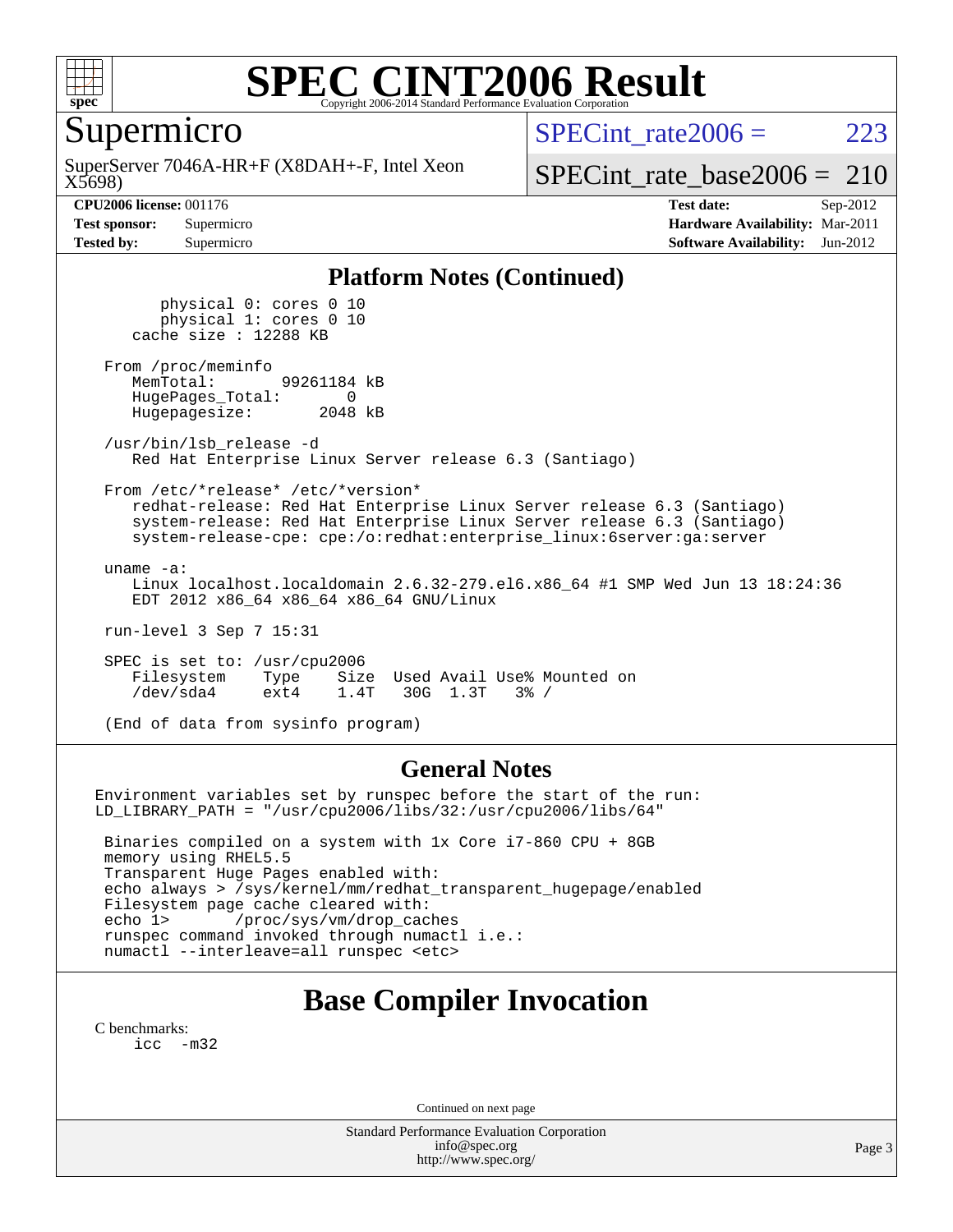

## Supermicro

X5698) SuperServer 7046A-HR+F (X8DAH+-F, Intel Xeon SPECint rate $2006 = 223$ 

[SPECint\\_rate\\_base2006 =](http://www.spec.org/auto/cpu2006/Docs/result-fields.html#SPECintratebase2006) 210

**[CPU2006 license:](http://www.spec.org/auto/cpu2006/Docs/result-fields.html#CPU2006license)** 001176 **[Test date:](http://www.spec.org/auto/cpu2006/Docs/result-fields.html#Testdate)** Sep-2012 **[Test sponsor:](http://www.spec.org/auto/cpu2006/Docs/result-fields.html#Testsponsor)** Supermicro **[Hardware Availability:](http://www.spec.org/auto/cpu2006/Docs/result-fields.html#HardwareAvailability)** Mar-2011 **[Tested by:](http://www.spec.org/auto/cpu2006/Docs/result-fields.html#Testedby)** Supermicro **[Software Availability:](http://www.spec.org/auto/cpu2006/Docs/result-fields.html#SoftwareAvailability)** Jun-2012

## **[Base Compiler Invocation \(Continued\)](http://www.spec.org/auto/cpu2006/Docs/result-fields.html#BaseCompilerInvocation)**

[C++ benchmarks:](http://www.spec.org/auto/cpu2006/Docs/result-fields.html#CXXbenchmarks) [icpc -m32](http://www.spec.org/cpu2006/results/res2012q3/cpu2006-20120910-24415.flags.html#user_CXXbase_intel_icpc_4e5a5ef1a53fd332b3c49e69c3330699)

### **[Base Portability Flags](http://www.spec.org/auto/cpu2006/Docs/result-fields.html#BasePortabilityFlags)**

 400.perlbench: [-DSPEC\\_CPU\\_LINUX\\_IA32](http://www.spec.org/cpu2006/results/res2012q3/cpu2006-20120910-24415.flags.html#b400.perlbench_baseCPORTABILITY_DSPEC_CPU_LINUX_IA32) 462.libquantum: [-DSPEC\\_CPU\\_LINUX](http://www.spec.org/cpu2006/results/res2012q3/cpu2006-20120910-24415.flags.html#b462.libquantum_baseCPORTABILITY_DSPEC_CPU_LINUX) 483.xalancbmk: [-DSPEC\\_CPU\\_LINUX](http://www.spec.org/cpu2006/results/res2012q3/cpu2006-20120910-24415.flags.html#b483.xalancbmk_baseCXXPORTABILITY_DSPEC_CPU_LINUX)

**[Base Optimization Flags](http://www.spec.org/auto/cpu2006/Docs/result-fields.html#BaseOptimizationFlags)**

[C benchmarks](http://www.spec.org/auto/cpu2006/Docs/result-fields.html#Cbenchmarks): [-xSSE4.2](http://www.spec.org/cpu2006/results/res2012q3/cpu2006-20120910-24415.flags.html#user_CCbase_f-xSSE42_f91528193cf0b216347adb8b939d4107) [-ipo](http://www.spec.org/cpu2006/results/res2012q3/cpu2006-20120910-24415.flags.html#user_CCbase_f-ipo) [-O3](http://www.spec.org/cpu2006/results/res2012q3/cpu2006-20120910-24415.flags.html#user_CCbase_f-O3) [-no-prec-div](http://www.spec.org/cpu2006/results/res2012q3/cpu2006-20120910-24415.flags.html#user_CCbase_f-no-prec-div) [-opt-prefetch](http://www.spec.org/cpu2006/results/res2012q3/cpu2006-20120910-24415.flags.html#user_CCbase_f-opt-prefetch) [-opt-mem-layout-trans=3](http://www.spec.org/cpu2006/results/res2012q3/cpu2006-20120910-24415.flags.html#user_CCbase_f-opt-mem-layout-trans_a7b82ad4bd7abf52556d4961a2ae94d5)

[C++ benchmarks:](http://www.spec.org/auto/cpu2006/Docs/result-fields.html#CXXbenchmarks) [-xSSE4.2](http://www.spec.org/cpu2006/results/res2012q3/cpu2006-20120910-24415.flags.html#user_CXXbase_f-xSSE42_f91528193cf0b216347adb8b939d4107) [-ipo](http://www.spec.org/cpu2006/results/res2012q3/cpu2006-20120910-24415.flags.html#user_CXXbase_f-ipo) [-O3](http://www.spec.org/cpu2006/results/res2012q3/cpu2006-20120910-24415.flags.html#user_CXXbase_f-O3) [-no-prec-div](http://www.spec.org/cpu2006/results/res2012q3/cpu2006-20120910-24415.flags.html#user_CXXbase_f-no-prec-div) [-opt-prefetch](http://www.spec.org/cpu2006/results/res2012q3/cpu2006-20120910-24415.flags.html#user_CXXbase_f-opt-prefetch) [-opt-mem-layout-trans=3](http://www.spec.org/cpu2006/results/res2012q3/cpu2006-20120910-24415.flags.html#user_CXXbase_f-opt-mem-layout-trans_a7b82ad4bd7abf52556d4961a2ae94d5) [-Wl,-z,muldefs](http://www.spec.org/cpu2006/results/res2012q3/cpu2006-20120910-24415.flags.html#user_CXXbase_link_force_multiple1_74079c344b956b9658436fd1b6dd3a8a) [-L/smartheap -lsmartheap](http://www.spec.org/cpu2006/results/res2012q3/cpu2006-20120910-24415.flags.html#user_CXXbase_SmartHeap_7c9e394a5779e1a7fec7c221e123830c)

### **[Base Other Flags](http://www.spec.org/auto/cpu2006/Docs/result-fields.html#BaseOtherFlags)**

[C benchmarks](http://www.spec.org/auto/cpu2006/Docs/result-fields.html#Cbenchmarks):

403.gcc: [-Dalloca=\\_alloca](http://www.spec.org/cpu2006/results/res2012q3/cpu2006-20120910-24415.flags.html#b403.gcc_baseEXTRA_CFLAGS_Dalloca_be3056838c12de2578596ca5467af7f3)

## **[Peak Compiler Invocation](http://www.spec.org/auto/cpu2006/Docs/result-fields.html#PeakCompilerInvocation)**

[C benchmarks \(except as noted below\)](http://www.spec.org/auto/cpu2006/Docs/result-fields.html#Cbenchmarksexceptasnotedbelow): [icc -m32](http://www.spec.org/cpu2006/results/res2012q3/cpu2006-20120910-24415.flags.html#user_CCpeak_intel_icc_5ff4a39e364c98233615fdd38438c6f2)

400.perlbench: [icc -m64](http://www.spec.org/cpu2006/results/res2012q3/cpu2006-20120910-24415.flags.html#user_peakCCLD400_perlbench_intel_icc_64bit_bda6cc9af1fdbb0edc3795bac97ada53)

401.bzip2: [icc -m64](http://www.spec.org/cpu2006/results/res2012q3/cpu2006-20120910-24415.flags.html#user_peakCCLD401_bzip2_intel_icc_64bit_bda6cc9af1fdbb0edc3795bac97ada53)

456.hmmer: [icc -m64](http://www.spec.org/cpu2006/results/res2012q3/cpu2006-20120910-24415.flags.html#user_peakCCLD456_hmmer_intel_icc_64bit_bda6cc9af1fdbb0edc3795bac97ada53)

458.sjeng: [icc -m64](http://www.spec.org/cpu2006/results/res2012q3/cpu2006-20120910-24415.flags.html#user_peakCCLD458_sjeng_intel_icc_64bit_bda6cc9af1fdbb0edc3795bac97ada53)

[C++ benchmarks:](http://www.spec.org/auto/cpu2006/Docs/result-fields.html#CXXbenchmarks) [icpc -m32](http://www.spec.org/cpu2006/results/res2012q3/cpu2006-20120910-24415.flags.html#user_CXXpeak_intel_icpc_4e5a5ef1a53fd332b3c49e69c3330699)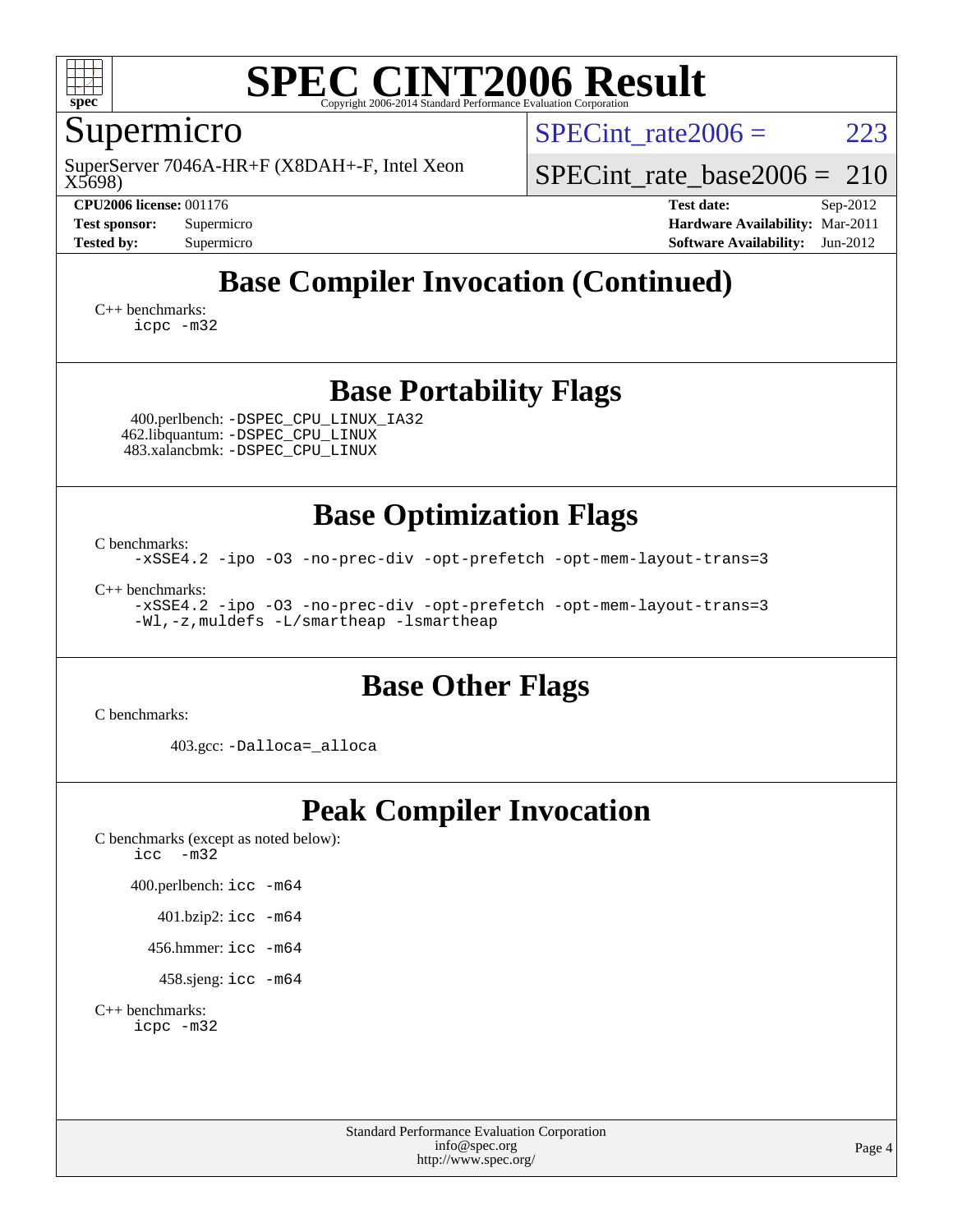

#### **[SPEC CINT2006 Result](http://www.spec.org/auto/cpu2006/Docs/result-fields.html#SPECCINT2006Result)** Copyright 2006-2014 Standard Performance Evaluation C

Supermicro

X5698) SuperServer 7046A-HR+F (X8DAH+-F, Intel Xeon SPECint rate $2006 = 223$ 

SPECint rate base2006 =  $210$ 

**[CPU2006 license:](http://www.spec.org/auto/cpu2006/Docs/result-fields.html#CPU2006license)** 001176 **[Test date:](http://www.spec.org/auto/cpu2006/Docs/result-fields.html#Testdate)** Sep-2012 **[Test sponsor:](http://www.spec.org/auto/cpu2006/Docs/result-fields.html#Testsponsor)** Supermicro **[Hardware Availability:](http://www.spec.org/auto/cpu2006/Docs/result-fields.html#HardwareAvailability)** Mar-2011 **[Tested by:](http://www.spec.org/auto/cpu2006/Docs/result-fields.html#Testedby)** Supermicro **[Software Availability:](http://www.spec.org/auto/cpu2006/Docs/result-fields.html#SoftwareAvailability)** Jun-2012

### **[Peak Portability Flags](http://www.spec.org/auto/cpu2006/Docs/result-fields.html#PeakPortabilityFlags)**

 400.perlbench: [-DSPEC\\_CPU\\_LP64](http://www.spec.org/cpu2006/results/res2012q3/cpu2006-20120910-24415.flags.html#b400.perlbench_peakCPORTABILITY_DSPEC_CPU_LP64) [-DSPEC\\_CPU\\_LINUX\\_X64](http://www.spec.org/cpu2006/results/res2012q3/cpu2006-20120910-24415.flags.html#b400.perlbench_peakCPORTABILITY_DSPEC_CPU_LINUX_X64) 401.bzip2: [-DSPEC\\_CPU\\_LP64](http://www.spec.org/cpu2006/results/res2012q3/cpu2006-20120910-24415.flags.html#suite_peakCPORTABILITY401_bzip2_DSPEC_CPU_LP64) 456.hmmer: [-DSPEC\\_CPU\\_LP64](http://www.spec.org/cpu2006/results/res2012q3/cpu2006-20120910-24415.flags.html#suite_peakCPORTABILITY456_hmmer_DSPEC_CPU_LP64) 458.sjeng: [-DSPEC\\_CPU\\_LP64](http://www.spec.org/cpu2006/results/res2012q3/cpu2006-20120910-24415.flags.html#suite_peakCPORTABILITY458_sjeng_DSPEC_CPU_LP64) 462.libquantum: [-DSPEC\\_CPU\\_LINUX](http://www.spec.org/cpu2006/results/res2012q3/cpu2006-20120910-24415.flags.html#b462.libquantum_peakCPORTABILITY_DSPEC_CPU_LINUX) 483.xalancbmk: [-DSPEC\\_CPU\\_LINUX](http://www.spec.org/cpu2006/results/res2012q3/cpu2006-20120910-24415.flags.html#b483.xalancbmk_peakCXXPORTABILITY_DSPEC_CPU_LINUX)

## **[Peak Optimization Flags](http://www.spec.org/auto/cpu2006/Docs/result-fields.html#PeakOptimizationFlags)**

[C benchmarks](http://www.spec.org/auto/cpu2006/Docs/result-fields.html#Cbenchmarks):

 400.perlbench: [-xSSE4.2](http://www.spec.org/cpu2006/results/res2012q3/cpu2006-20120910-24415.flags.html#user_peakPASS2_CFLAGSPASS2_LDCFLAGS400_perlbench_f-xSSE42_f91528193cf0b216347adb8b939d4107)(pass 2) [-prof-gen](http://www.spec.org/cpu2006/results/res2012q3/cpu2006-20120910-24415.flags.html#user_peakPASS1_CFLAGSPASS1_LDCFLAGS400_perlbench_prof_gen_e43856698f6ca7b7e442dfd80e94a8fc)(pass 1) [-ipo](http://www.spec.org/cpu2006/results/res2012q3/cpu2006-20120910-24415.flags.html#user_peakPASS2_CFLAGSPASS2_LDCFLAGS400_perlbench_f-ipo)(pass 2) [-O3](http://www.spec.org/cpu2006/results/res2012q3/cpu2006-20120910-24415.flags.html#user_peakPASS2_CFLAGSPASS2_LDCFLAGS400_perlbench_f-O3)(pass 2) [-no-prec-div](http://www.spec.org/cpu2006/results/res2012q3/cpu2006-20120910-24415.flags.html#user_peakPASS2_CFLAGSPASS2_LDCFLAGS400_perlbench_f-no-prec-div)(pass 2) [-prof-use](http://www.spec.org/cpu2006/results/res2012q3/cpu2006-20120910-24415.flags.html#user_peakPASS2_CFLAGSPASS2_LDCFLAGS400_perlbench_prof_use_bccf7792157ff70d64e32fe3e1250b55)(pass 2) [-auto-ilp32](http://www.spec.org/cpu2006/results/res2012q3/cpu2006-20120910-24415.flags.html#user_peakCOPTIMIZE400_perlbench_f-auto-ilp32)  $401.bzip2: -xSSE4.2(pass 2) -prof-qen(pass 1) -ipo(pass 2)$  $401.bzip2: -xSSE4.2(pass 2) -prof-qen(pass 1) -ipo(pass 2)$  $401.bzip2: -xSSE4.2(pass 2) -prof-qen(pass 1) -ipo(pass 2)$  $401.bzip2: -xSSE4.2(pass 2) -prof-qen(pass 1) -ipo(pass 2)$  $401.bzip2: -xSSE4.2(pass 2) -prof-qen(pass 1) -ipo(pass 2)$ [-O3](http://www.spec.org/cpu2006/results/res2012q3/cpu2006-20120910-24415.flags.html#user_peakPASS2_CFLAGSPASS2_LDCFLAGS401_bzip2_f-O3)(pass 2) [-no-prec-div](http://www.spec.org/cpu2006/results/res2012q3/cpu2006-20120910-24415.flags.html#user_peakPASS2_CFLAGSPASS2_LDCFLAGS401_bzip2_f-no-prec-div)(pass 2) [-prof-use](http://www.spec.org/cpu2006/results/res2012q3/cpu2006-20120910-24415.flags.html#user_peakPASS2_CFLAGSPASS2_LDCFLAGS401_bzip2_prof_use_bccf7792157ff70d64e32fe3e1250b55)(pass 2) [-opt-prefetch](http://www.spec.org/cpu2006/results/res2012q3/cpu2006-20120910-24415.flags.html#user_peakCOPTIMIZE401_bzip2_f-opt-prefetch) [-auto-ilp32](http://www.spec.org/cpu2006/results/res2012q3/cpu2006-20120910-24415.flags.html#user_peakCOPTIMIZE401_bzip2_f-auto-ilp32) [-ansi-alias](http://www.spec.org/cpu2006/results/res2012q3/cpu2006-20120910-24415.flags.html#user_peakCOPTIMIZE401_bzip2_f-ansi-alias) 403.gcc: [-xSSE4.2](http://www.spec.org/cpu2006/results/res2012q3/cpu2006-20120910-24415.flags.html#user_peakCOPTIMIZE403_gcc_f-xSSE42_f91528193cf0b216347adb8b939d4107) [-ipo](http://www.spec.org/cpu2006/results/res2012q3/cpu2006-20120910-24415.flags.html#user_peakCOPTIMIZE403_gcc_f-ipo) [-O3](http://www.spec.org/cpu2006/results/res2012q3/cpu2006-20120910-24415.flags.html#user_peakCOPTIMIZE403_gcc_f-O3) [-no-prec-div](http://www.spec.org/cpu2006/results/res2012q3/cpu2006-20120910-24415.flags.html#user_peakCOPTIMIZE403_gcc_f-no-prec-div) 429.mcf: basepeak = yes 445.gobmk: [-xSSE4.2](http://www.spec.org/cpu2006/results/res2012q3/cpu2006-20120910-24415.flags.html#user_peakPASS2_CFLAGSPASS2_LDCFLAGS445_gobmk_f-xSSE42_f91528193cf0b216347adb8b939d4107)(pass 2) [-prof-gen](http://www.spec.org/cpu2006/results/res2012q3/cpu2006-20120910-24415.flags.html#user_peakPASS1_CFLAGSPASS1_LDCFLAGS445_gobmk_prof_gen_e43856698f6ca7b7e442dfd80e94a8fc)(pass 1) [-prof-use](http://www.spec.org/cpu2006/results/res2012q3/cpu2006-20120910-24415.flags.html#user_peakPASS2_CFLAGSPASS2_LDCFLAGS445_gobmk_prof_use_bccf7792157ff70d64e32fe3e1250b55)(pass 2) [-ansi-alias](http://www.spec.org/cpu2006/results/res2012q3/cpu2006-20120910-24415.flags.html#user_peakCOPTIMIZE445_gobmk_f-ansi-alias) [-opt-mem-layout-trans=3](http://www.spec.org/cpu2006/results/res2012q3/cpu2006-20120910-24415.flags.html#user_peakCOPTIMIZE445_gobmk_f-opt-mem-layout-trans_a7b82ad4bd7abf52556d4961a2ae94d5) 456.hmmer: [-xSSE4.2](http://www.spec.org/cpu2006/results/res2012q3/cpu2006-20120910-24415.flags.html#user_peakCOPTIMIZE456_hmmer_f-xSSE42_f91528193cf0b216347adb8b939d4107) [-ipo](http://www.spec.org/cpu2006/results/res2012q3/cpu2006-20120910-24415.flags.html#user_peakCOPTIMIZE456_hmmer_f-ipo) [-O3](http://www.spec.org/cpu2006/results/res2012q3/cpu2006-20120910-24415.flags.html#user_peakCOPTIMIZE456_hmmer_f-O3) [-no-prec-div](http://www.spec.org/cpu2006/results/res2012q3/cpu2006-20120910-24415.flags.html#user_peakCOPTIMIZE456_hmmer_f-no-prec-div) [-unroll2](http://www.spec.org/cpu2006/results/res2012q3/cpu2006-20120910-24415.flags.html#user_peakCOPTIMIZE456_hmmer_f-unroll_784dae83bebfb236979b41d2422d7ec2) [-auto-ilp32](http://www.spec.org/cpu2006/results/res2012q3/cpu2006-20120910-24415.flags.html#user_peakCOPTIMIZE456_hmmer_f-auto-ilp32) 458.sjeng: [-xSSE4.2](http://www.spec.org/cpu2006/results/res2012q3/cpu2006-20120910-24415.flags.html#user_peakPASS2_CFLAGSPASS2_LDCFLAGS458_sjeng_f-xSSE42_f91528193cf0b216347adb8b939d4107)(pass 2) [-prof-gen](http://www.spec.org/cpu2006/results/res2012q3/cpu2006-20120910-24415.flags.html#user_peakPASS1_CFLAGSPASS1_LDCFLAGS458_sjeng_prof_gen_e43856698f6ca7b7e442dfd80e94a8fc)(pass 1) [-ipo](http://www.spec.org/cpu2006/results/res2012q3/cpu2006-20120910-24415.flags.html#user_peakPASS2_CFLAGSPASS2_LDCFLAGS458_sjeng_f-ipo)(pass 2) [-O3](http://www.spec.org/cpu2006/results/res2012q3/cpu2006-20120910-24415.flags.html#user_peakPASS2_CFLAGSPASS2_LDCFLAGS458_sjeng_f-O3)(pass 2) [-no-prec-div](http://www.spec.org/cpu2006/results/res2012q3/cpu2006-20120910-24415.flags.html#user_peakPASS2_CFLAGSPASS2_LDCFLAGS458_sjeng_f-no-prec-div)(pass 2) [-prof-use](http://www.spec.org/cpu2006/results/res2012q3/cpu2006-20120910-24415.flags.html#user_peakPASS2_CFLAGSPASS2_LDCFLAGS458_sjeng_prof_use_bccf7792157ff70d64e32fe3e1250b55)(pass 2) [-unroll4](http://www.spec.org/cpu2006/results/res2012q3/cpu2006-20120910-24415.flags.html#user_peakCOPTIMIZE458_sjeng_f-unroll_4e5e4ed65b7fd20bdcd365bec371b81f) [-auto-ilp32](http://www.spec.org/cpu2006/results/res2012q3/cpu2006-20120910-24415.flags.html#user_peakCOPTIMIZE458_sjeng_f-auto-ilp32)  $462$ .libquantum: basepeak = yes 464.h264ref: [-xSSE4.2](http://www.spec.org/cpu2006/results/res2012q3/cpu2006-20120910-24415.flags.html#user_peakPASS2_CFLAGSPASS2_LDCFLAGS464_h264ref_f-xSSE42_f91528193cf0b216347adb8b939d4107)(pass 2) [-prof-gen](http://www.spec.org/cpu2006/results/res2012q3/cpu2006-20120910-24415.flags.html#user_peakPASS1_CFLAGSPASS1_LDCFLAGS464_h264ref_prof_gen_e43856698f6ca7b7e442dfd80e94a8fc)(pass 1) [-ipo](http://www.spec.org/cpu2006/results/res2012q3/cpu2006-20120910-24415.flags.html#user_peakPASS2_CFLAGSPASS2_LDCFLAGS464_h264ref_f-ipo)(pass 2) [-O3](http://www.spec.org/cpu2006/results/res2012q3/cpu2006-20120910-24415.flags.html#user_peakPASS2_CFLAGSPASS2_LDCFLAGS464_h264ref_f-O3)(pass 2) [-no-prec-div](http://www.spec.org/cpu2006/results/res2012q3/cpu2006-20120910-24415.flags.html#user_peakPASS2_CFLAGSPASS2_LDCFLAGS464_h264ref_f-no-prec-div)(pass 2) [-prof-use](http://www.spec.org/cpu2006/results/res2012q3/cpu2006-20120910-24415.flags.html#user_peakPASS2_CFLAGSPASS2_LDCFLAGS464_h264ref_prof_use_bccf7792157ff70d64e32fe3e1250b55)(pass 2) [-unroll2](http://www.spec.org/cpu2006/results/res2012q3/cpu2006-20120910-24415.flags.html#user_peakCOPTIMIZE464_h264ref_f-unroll_784dae83bebfb236979b41d2422d7ec2) [-ansi-alias](http://www.spec.org/cpu2006/results/res2012q3/cpu2006-20120910-24415.flags.html#user_peakCOPTIMIZE464_h264ref_f-ansi-alias) [C++ benchmarks:](http://www.spec.org/auto/cpu2006/Docs/result-fields.html#CXXbenchmarks) 471.omnetpp: [-xSSE4.2](http://www.spec.org/cpu2006/results/res2012q3/cpu2006-20120910-24415.flags.html#user_peakPASS2_CXXFLAGSPASS2_LDCXXFLAGS471_omnetpp_f-xSSE42_f91528193cf0b216347adb8b939d4107)(pass 2) [-prof-gen](http://www.spec.org/cpu2006/results/res2012q3/cpu2006-20120910-24415.flags.html#user_peakPASS1_CXXFLAGSPASS1_LDCXXFLAGS471_omnetpp_prof_gen_e43856698f6ca7b7e442dfd80e94a8fc)(pass 1) [-ipo](http://www.spec.org/cpu2006/results/res2012q3/cpu2006-20120910-24415.flags.html#user_peakPASS2_CXXFLAGSPASS2_LDCXXFLAGS471_omnetpp_f-ipo)(pass 2) [-O3](http://www.spec.org/cpu2006/results/res2012q3/cpu2006-20120910-24415.flags.html#user_peakPASS2_CXXFLAGSPASS2_LDCXXFLAGS471_omnetpp_f-O3)(pass 2) [-no-prec-div](http://www.spec.org/cpu2006/results/res2012q3/cpu2006-20120910-24415.flags.html#user_peakPASS2_CXXFLAGSPASS2_LDCXXFLAGS471_omnetpp_f-no-prec-div)(pass 2) [-prof-use](http://www.spec.org/cpu2006/results/res2012q3/cpu2006-20120910-24415.flags.html#user_peakPASS2_CXXFLAGSPASS2_LDCXXFLAGS471_omnetpp_prof_use_bccf7792157ff70d64e32fe3e1250b55)(pass 2) [-ansi-alias](http://www.spec.org/cpu2006/results/res2012q3/cpu2006-20120910-24415.flags.html#user_peakCXXOPTIMIZE471_omnetpp_f-ansi-alias) [-opt-ra-region-strategy=block](http://www.spec.org/cpu2006/results/res2012q3/cpu2006-20120910-24415.flags.html#user_peakCXXOPTIMIZE471_omnetpp_f-opt-ra-region-strategy_a0a37c372d03933b2a18d4af463c1f69) [-Wl,-z,muldefs](http://www.spec.org/cpu2006/results/res2012q3/cpu2006-20120910-24415.flags.html#user_peakEXTRA_LDFLAGS471_omnetpp_link_force_multiple1_74079c344b956b9658436fd1b6dd3a8a) [-L/smartheap -lsmartheap](http://www.spec.org/cpu2006/results/res2012q3/cpu2006-20120910-24415.flags.html#user_peakEXTRA_LIBS471_omnetpp_SmartHeap_7c9e394a5779e1a7fec7c221e123830c) 473.astar: basepeak = yes

Continued on next page

Standard Performance Evaluation Corporation [info@spec.org](mailto:info@spec.org) <http://www.spec.org/>